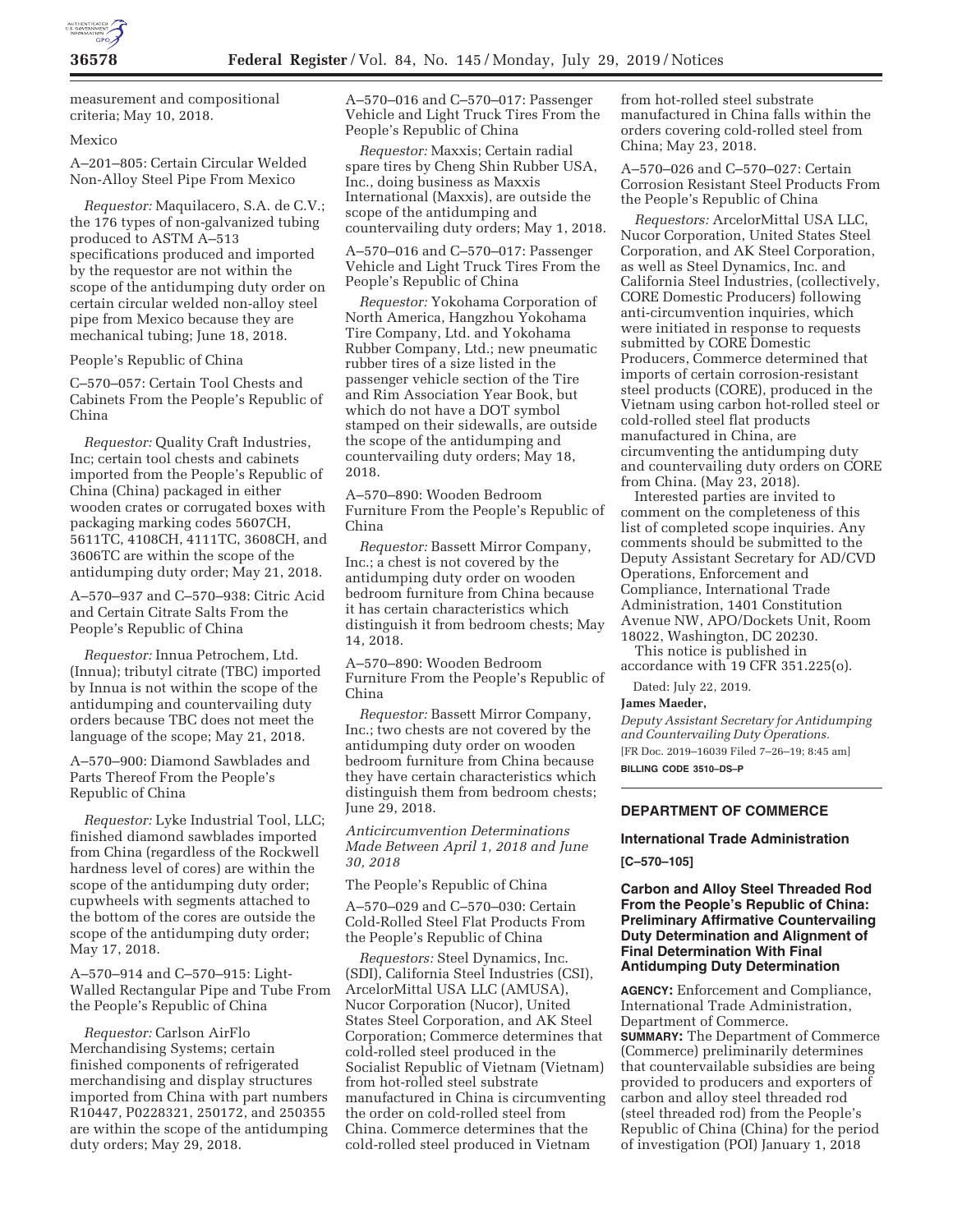through December 31, 2018. Interested parties are invited to comment on this preliminary determination.

**DATES:** Applicable July 29, 2019.

**FOR FURTHER INFORMATION CONTACT:**  Thomas Schauer or Allison Hollander, AD/CVD Operations, Office I, Enforcement and Compliance, International Trade Administration, U.S. Department of Commerce, 1401 Constitution Avenue NW, Washington, DC 20230, telephone: (202) 482–0410 or (202) 482–2805, respectively.

## **SUPPLEMENTARY INFORMATION:**

### **Background**

This preliminary determination is made in accordance with section 703(b) of the Tariff Act of 1930, as amended (the Act). Commerce published the notice of initiation of this investigation on March 19, 2019.1 On April 19, 2019, in accordance with section  $703(c)(1)(A)$ of the Act, Commerce postponed the preliminary determination in this investigation to July 22, 2019.2

For a complete description of the events that followed the initiation of this investigation, *see* the Preliminary Decision Memorandum.3 A list of topics discussed in the Preliminary Decision Memorandum is included as Appendix II to this notice. The Preliminary Decision Memorandum is a public document and is on file electronically via Enforcement and Compliance's Antidumping and Countervailing Duty Centralized Electronic Service System (ACCESS). ACCESS is available to registered users at *http:// access.trade.gov* and is available to all parties in the Central Records Unit, room B8024 of the main Commerce building. In addition, a complete version of the Preliminary Decision Memorandum can be accessed directly at *http://enforcement.trade.gov/frn/.*  The signed Preliminary Decision

3*See* ''Decision Memorandum for the Preliminary Affirmative Determination: Countervailing Duty Investigation of Carbon and Alloy Steel Threaded Rod from the People's Republic of China,'' dated concurrently with, and hereby adopted by, this notice (Preliminary Decision Memorandum).

Memorandum and its electronic version are identical in content.

#### **Scope of the Investigation**

The merchandise covered by the scope of this investigation is steel threaded rod from China. For a full description of the scope of this investigation, *see* Appendix I to this notice.

#### **Scope Comments**

In accordance with the *Preamble* to Commerce's regulations,4 the *Initiation Notice* set aside a period of time for parties to raise issues regarding product coverage (*i.e.,* scope).5 Certain interested parties commented on the scope of the investigation as it appeared in the *Initiation Notice.* For a summary of the product coverage comments and rebuttal responses submitted to the record for this preliminary determination and accompanying discussion and analysis of all comments timely received, *see* the Preliminary Scope Decision Memorandum.6 Commerce is preliminarily modifying the scope language as it appeared in the *Initiation Notice.*7 *See* the revised scope in Appendix I to this notice.

#### **Methodology**

Commerce is conducting this investigation in accordance with section 701 of the Act. For each of the subsidy programs found countervailable, Commerce preliminarily determines that there is a subsidy, *i.e.,* a financial contribution by an ''authority'' that gives rise to a benefit to the recipient, and that the subsidy is specific.<sup>8</sup> In making these findings, Commerce relied, in part, on facts available, and because one or more respondents did not act to the best of their ability to respond to Commerce's requests for information, Commerce drew an adverse inference where appropriate in selecting from among the facts otherwise available.9 For further information, *see*  ''Use of Facts Otherwise Available and Adverse Inferences'' in the Preliminary Decision Memorandum.

8*See* sections 771(5)(B) and (D) of the Act regarding financial contribution; section 771(5)(E) of the Act regarding benefit; and section 771(5A) of the Act regarding specificity.

#### 9*See* sections 776(a) and (b) of the Act.

#### **Alignment**

In accordance with section  $705(a)(1)$ of the Act and 19 CFR 351.210(b)(4), and based on the petitioner's request,10 Commerce is aligning the final countervailing duty (CVD) determination in this investigation with the final determination in the companion antidumping duty (AD) investigation of steel threaded rod from China. Consequently, the final CVD determination will be issued on the same date as the final AD determination, which is currently scheduled to be issued no later than December 3, 2019, unless postponed.

### **All-Others Rate**

Sections  $703(d)(1)(A)(i)$  and 705(c)(5)(A) of the Act provide that in the preliminary determination, Commerce shall determine an estimated all-others rate for companies not individually examined. This rate shall be an amount equal to the weighted average of the estimated subsidy rates established for those companies individually examined, excluding any zero and *de minimis* rates and any rates based entirely under section 776 of the Act.

In this investigation, Commerce calculated individual estimated countervailable subsidy rates for Ningbo Zhongjiang High Strength Bolts Co., Ltd. (Zhongjiang Bolts) and Zhejiang Junyue Standard Part Co., Ltd. (Junyue) that are not zero, *de minimis,* or based entirely on facts otherwise available. Commerce calculated the all-others rate using a weighted average of the estimated subsidy rates calculated for the examined respondents using each company's publicly-ranged U.S. sale quantities for the merchandise under consideration.11

10*See* Petitioner's Letter, ''Carbon and Alloy Steel Threaded Rod from China: Request to Align the Final Determinations,'' dated June 14, 2019.

11With two respondents under examination, Commerce normally calculates (A) a weighted average of the estimated subsidy rates calculated for the examined respondents; (B) a simple average of the estimated subsidy rates calculated for the examined respondents; and (C) a weighted average of the estimated subsidy rates calculated for the examined respondents using each company's publicly-ranged U.S. sale quantities for the merchandise under consideration. Commerce then compares (B) and (C) to (A) and selects the rate closest to (A) as the most appropriate rate for all other producers and exporters. *See, e.g., Ball Bearings and Parts Thereof from France, Germany, Italy, Japan, and the United Kingdom: Final Results of Antidumping Duty Administrative Reviews, Final Results of Changed-Circumstances Review, and Revocation of an Order in Part,* 75 FR 53661, 53663 (September 1, 2010). As complete publicly ranged sales data was available, Commerce based the allothers rate on the publicly ranged sales data of the mandatory respondents. For a complete analysis of Continued

<sup>1</sup>*See Carbon and Alloy Steel Threaded Rod from India and the People's Republic of China: Initiation of Countervailing Duty Investigations,* 84 FR 10040 (March 19, 2019) (*Initiation Notice*).

<sup>2</sup>*See Carbon and Alloy Steel Threaded Rod from India and the People's Republic of China: Postponement of Preliminary Determinations in the Countervailing Duty Investigations,* 84 FR 17379 (April 25, 2019). In accordance with Commerce's practice, where a deadline falls on a weekend or federal holiday, the appropriate deadline is the next business day. *See Notice of Clarification: Application of* ''*Next Business Day*'' *Rule for Administrative Determination Deadlines Pursuant to the Tariff Act of 2930, As Amended,* 70 FR 24533 (May 10, 2005).

<sup>4</sup>*See Antidumping Duties; Countervailing Duties, Final Rule,* 62 FR 27296, 27323 (May 19, 1997). 5*See Initiation Notice.* 

<sup>6</sup>*See* Memorandum, ''Carbon and Alloy Steel Threaded Rod from India, Taiwan, Thailand, and the People's Republic of China: Scope Comments Decision Memorandum for the Preliminary Determinations,'' dated July 22, 2019 (Preliminary Scope Decision Memorandum).

<sup>7</sup> *Id.* at 3–4.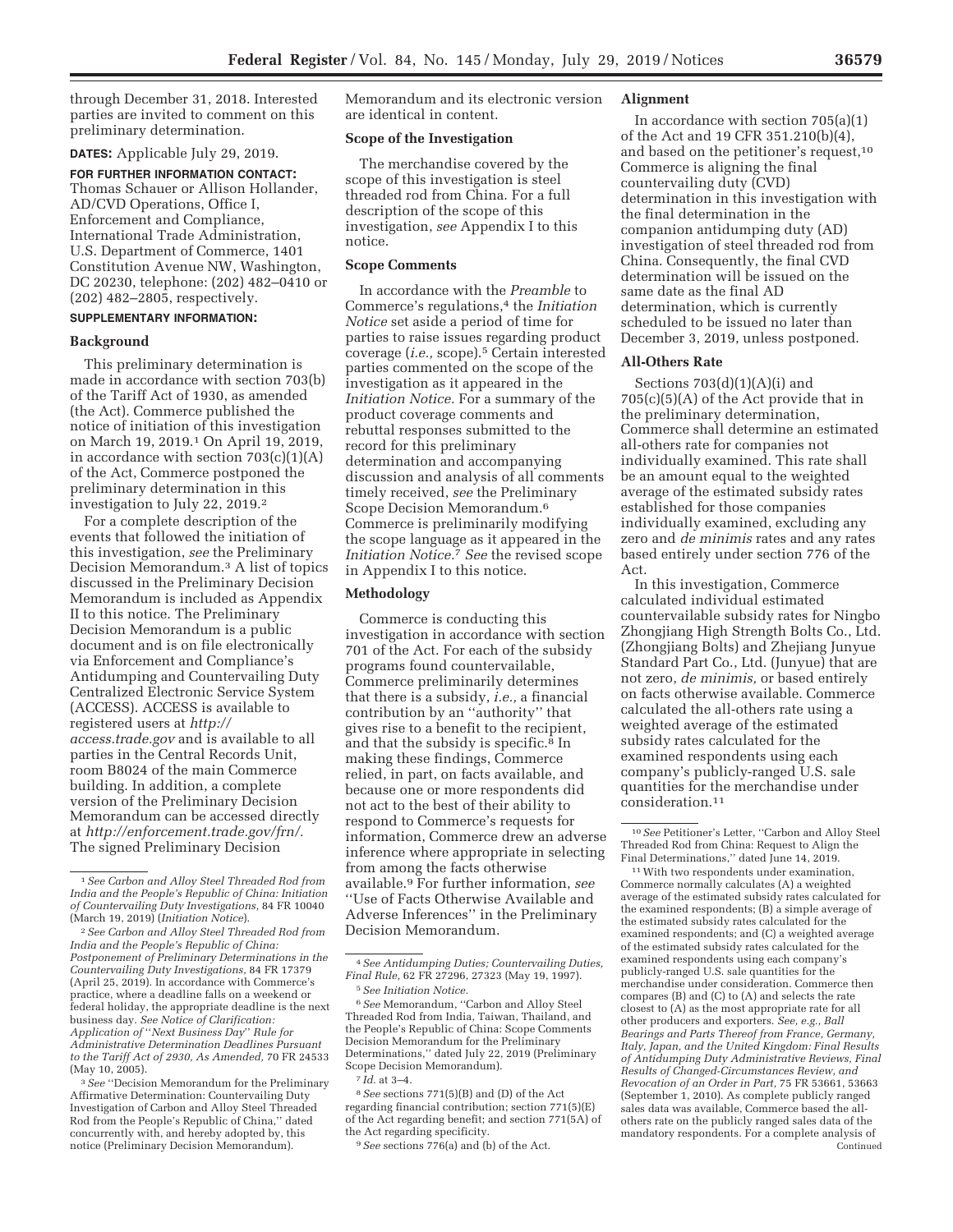### **Preliminary Determination**

Commerce preliminarily determines that the following estimated countervailable subsidy rates exist:

| Company                                                                            | Net<br>subsidy<br>rate<br>(percent) |
|------------------------------------------------------------------------------------|-------------------------------------|
| Ningbo Zhongjiang High<br>Strength Bolts Co., Ltd<br>Zheiiang Junyue Standard Part | 23.41                               |
| Co., Ltd<br>                                                                       | 24.89<br>23.83                      |

#### **Suspension of Liquidation**

In accordance with section  $703(d)(2)$ of the Act, Commerce will direct U.S. Customs and Border Protection (CBP) to suspend liquidation of entries of subject merchandise as described in the scope of the investigation section entered, or withdrawn from warehouse, for consumption on or after the date of publication of this notice in the **Federal Register**. Further, pursuant to section 703(d)(1)(B) of the Act and 19 CFR 351.205(d), Commerce will instruct CBP to require a cash deposit equal to the rates indicated above.

#### **Disclosure**

Commerce intends to disclose its calculations and analysis performed to interested parties in this preliminary determination within five days of its public announcement, or if there is no public announcement, within five days of the date of this notice in accordance with 19 CFR 351.224(b).

#### **Verification**

As provided in section 782(i)(1) of the Act, Commerce intends to verify the information relied upon in making its final determination.

#### **Public Comment**

Case briefs or other written comments regarding non-scope issues may be submitted to the Assistant Secretary for Enforcement and Compliance no later than seven days after the date on which the last verification report is issued in this investigation. Rebuttal briefs, limited to issues raised in case briefs, may be submitted no later than five days after the deadline date for submitting non-scope related case briefs.12 The deadlines for scope-related comments and rebuttals are set in the Preliminary Scope Decision Memorandum.13

Pursuant to 19 CFR 351.309(c)(2) and (d)(2), parties who submit case briefs or rebuttal briefs in this investigation are encouraged to submit with each argument: (1) A statement of the issue;  $(2)$  a brief summary of the argument; and (3) a table of authorities.

Pursuant to 19 CFR 351.310(c), interested parties who wish to request a hearing, limited to issues raised in the case and rebuttal briefs, must submit a written request to the Assistant Secretary for Enforcement and Compliance, U.S. Department of Commerce, within 30 days after the date of publication of this notice. Requests should contain the party's name, address, and telephone number, the number of participants, whether any participant is a foreign national, and a list of the issues to be discussed. If a request for a hearing is made, Commerce intends to hold the hearing at the U.S. Department of Commerce, 1401 Constitution Avenue NW, Washington, DC 20230, at a time and date to be determined. Parties should confirm by telephone the date, time, and location of the hearing two days before the scheduled date.

## **International Trade Commission Notification**

In accordance with section 703(f) of the Act, Commerce will notify the International Trade Commission (ITC) of its determination. If the final determination is affirmative, the ITC will determine before the later of 120 days after the date of this preliminary determination or 45 days after the final determination whether imports of the subject merchandise are materially injuring, or threaten material injury, to the U.S. industry.

### **Notification to Interested Parties**

This determination is issued and published pursuant to sections 703(f) and 777(i) of the Act and 19 CFR 351.205(c).

Dated: July 22, 2019.

## **Jeffrey I. Kessler,**

*Assistant Secretary for Enforcement and Compliance.* 

## **Appendix I**

#### **Scope of the Investigation**

The merchandise covered by the scope of this investigation is carbon and alloy steel threaded rod. Steel threaded rod is certain threaded rod, bar, or studs, of carbon or alloy steel, having a solid, circular cross section of any diameter, in any straight length. Steel threaded rod is normally drawn, cold-rolled, threaded, and straightened, or it may be hotrolled. In addition, the steel threaded rod, bar, or studs subject to this investigation are non-headed and threaded along greater than

25 percent of their total actual length. A variety of finishes or coatings, such as plain oil finish as a temporary rust protectant, zinc coating (*i.e.,* galvanized, whether by electroplating or hot-dipping), paint, and other similar finishes and coatings, may be applied to the merchandise.

Steel threaded rod is normally produced to American Society for Testing and Materials (ASTM) specifications ASTM A36, ASTM A193 B7/B7m, ASTM A193 B16, ASTM A307, ASTM A320 L7/L7M, ASTM A320 L43, ASTM A354 BC and BD, ASTM A449, ASTM F1554–36, ASTM F1554–55, ASTM F1554 Grade 105, American Society of Mechanical Engineers (ASME) specification ASME B18.31.3, and American Petroleum Institute (API) specification API 20E. All steel threaded rod meeting the physical description set forth above is covered by the scope of this investigation, whether or not produced according to a particular standard.

Subject merchandise includes material matching the above description that has been finished, assembled, or packaged in a third country, including by cutting, chamfering, coating, or painting the threaded rod, by attaching the threaded rod to, or packaging it with, another product, or any other finishing, assembly, or packaging operation that would not otherwise remove the merchandise from the scope of the investigation if performed in the country of manufacture of the threaded rod.

Carbon and alloy steel threaded rod are also included in the scope of this investigation whether or not imported attached to, or in conjunction with, other parts and accessories such as nuts and washers. If carbon and alloy steel threaded rod are imported attached to, or in conjunction with, such non-subject merchandise, only the threaded rod is included in the scope.

Excluded from the scope of this investigation are: (1) Threaded rod, bar, or studs which are threaded only on one or both ends and the threading covers 25 percent or less of the total actual length; and  $(2)$ stainless steel threaded rod, defined as steel threaded rod containing, by weight, 1.2 percent or less of carbon and 10.5 percent or more of chromium, with our without other elements.

Excluded from the scope of the antidumping investigation on steel threaded rod from the People's Republic of China is any merchandise covered by the existing antidumping order on Certain Steel Threaded Rod from the People's Republic of China. *See Certain Steel Threaded Rod from the People's Republic of China: Notice of Antidumping Duty Order,* 74 FR 17154 (April 14, 2009).

Specifically excluded from the scope of this investigation is threaded rod that is imported as part of a package of hardware in conjunction with a ready-to-assemble piece of furniture.

Steel threaded rod is currently classifiable under subheadings 7318.15.5051, 7318.15.5056, and 7318.15.5090 of the Harmonized Tariff Schedule of the United States (HTSUS). Subject merchandise may also enter under subheading 7318.15.2095 and 7318.19.0000 of the HTSUS. The HTSUS subheadings are provided for convenience

the data, *see* the All-Others' Rate Calculation Memorandum.

<sup>12</sup>*See* 19 CFR 351.309; *see also* 19 CFR 351.303 (for general filing requirements).

<sup>13</sup>*See* Preliminary Scope Decision Memorandum.